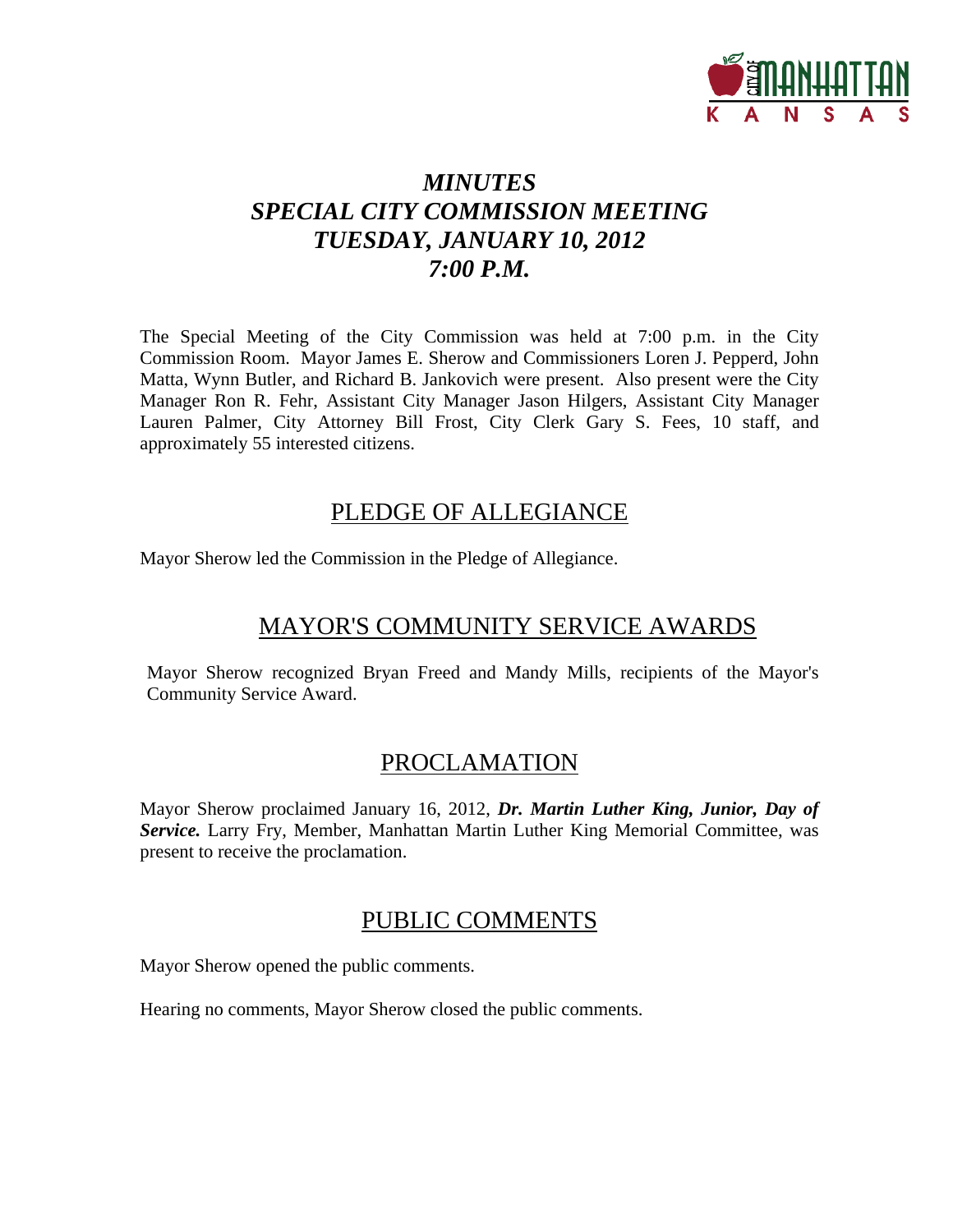Minutes Special City Commission Meeting January 10, 2012 Page 2

## COMMISSIONER COMMENTS

Commissioner Jankovich announced that the Wildcat Creek Watershed Working Group would be meeting on Thursday, January 12, 2012, at 7:00 p.m., in the City Commission Room and that the public is invited to attend.

Mayor Sherow provided an overview of items mentioned during the Discussion/Briefing Session held prior to the City Commission Legislative Meeting. The Commission reviewed calendars; discussed agenda items for the Joint City/County Meeting to be held on Thursday, January 19, 2012; reviewed the upcoming Chamber Leaders' Retreat to be held on January 13 and 14, 2012, in Overland Park, Kansas; discussed the City Commission Retreat and Goal Setting Session scheduled to begin at 12:00 Noon at the Flint Hills Discovery Center on January 20, 2012; discussed future items for City Commission Work Sessions; and reviewed input received and discussed future follow-up on the Housing Round Table conference.

Gary Fees, City Clerk, provided an update on the web streaming of City Commission meetings and vendor change to CivicPlus in order to achieve cost savings. He informed the community that the redesign of the City's website created by CivicPlus is nearing completion and that the new site is planned to launch on Thursday, January 12, 2012. He stated that the new domain for the City's website would be www.cityofmhk.com .

## CONSENT AGENDA

(\* denotes those items discussed)

### **MINUTES**

The Commission approved the minutes of the Regular City Commission Meeting held Tuesday, December 20, 2011.

#### **\* CLAIMS REGISTER NO. 2687**

Bernie Hayen, Director of Finance, responded to questions from the Commission regarding farm expenses listed in the Claims Register.

Peter Van Kuren, Airport Director, provided additional information on the item. He informed the Commission that the City of Manhattan has an agreement with a farmer and that costs and proceeds on the land being farm are shared.

The Commission approved Claims Register No. 2687 authorizing and approving the payment of claims from December 14, 2011, to December 30, 2011, in the amount of \$3,500,989.65.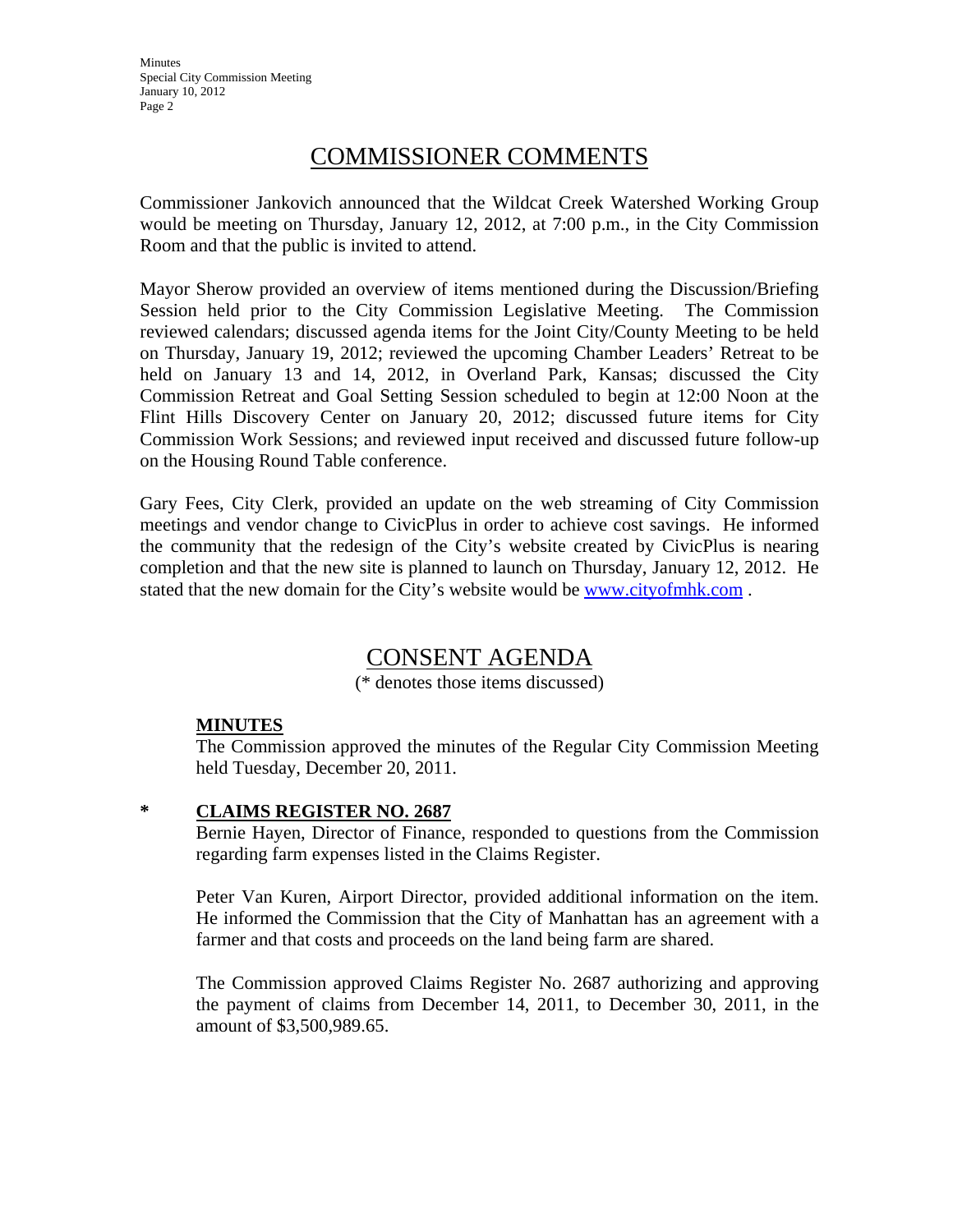Minutes Special City Commission Meeting January 10, 2012 Page 3

## CONSENT AGENDA (*CONTINUED*)

### **LICENSE**

The Commission approved an annual Cereal Malt Beverage Off-Premises License for Ampride, 215 East Poyntz Avenue.

### **FINAL PLAT – LSB ADDITION, UNIT ONE**

The Commission accepted the easements and rights-of-way, as shown on the Final Plat of LSB Addition, Unit One, generally located northeast of the Gary Avenue and Candlewood Drive roundabout, based on conformance with the Manhattan Urban Area Subdivision Regulations.

### **FIRST READING – CLARIFY LANGUAGE – NORTH END REDEVELOPMENT PLATS**

The Commission approved first reading of an ordinance clarifying language on multiple plats within the North End Redevelopment area.

### **AWARD CONTRACT – CASEMENT ROAD/HAYES DRIVE INTERSECTION (ST1013)**

The Commission accepted the Engineer's Opinion of Probable Cost in the amount of \$249,241.50; awarded a construction contract in the amount of \$232,377.12 to Pavers, Inc., of Salina, Kansas; and authorized the Mayor and City Clerk to execute a contract with Pavers, Inc., for Casement Road and Hayes Drive Intersection Improvement (ST1013).

### **AWARD CONTRACT – LEE MILL HEIGHTS, UNIT SEVEN – WATER (WA1112), SANITARY SEWER (SS1117), AND STREET (ST1110) IMPROVEMENTS**

The Commission accepted the Engineer's Opinion of Probable Cost in the amount of \$1,169,652.00; awarded a construction contract in the amount of \$1,155,324.80 to Larson Construction, of Manhattan, Kansas; and authorized the Mayor and City Clerk to execute the contract with Larson Construction for the Lee Mill Heights, Unit Seven, Water (WA1112), Sanitary Sewer (SS1117), and Street Improvements (ST1110).

#### **BOARD APPOINTMENTS**

The Commission approved appointments by Mayor Sherow to the Aggieville Business Improvement District Advisory Board.

#### *Aggieville Business Improvement District Advisory Board*

Re-appointment of Scott Bauer, 1911 Montgomery Drive, to a three-year term. Mr. Bauer's term begins immediately, and will expire December 31, 2014.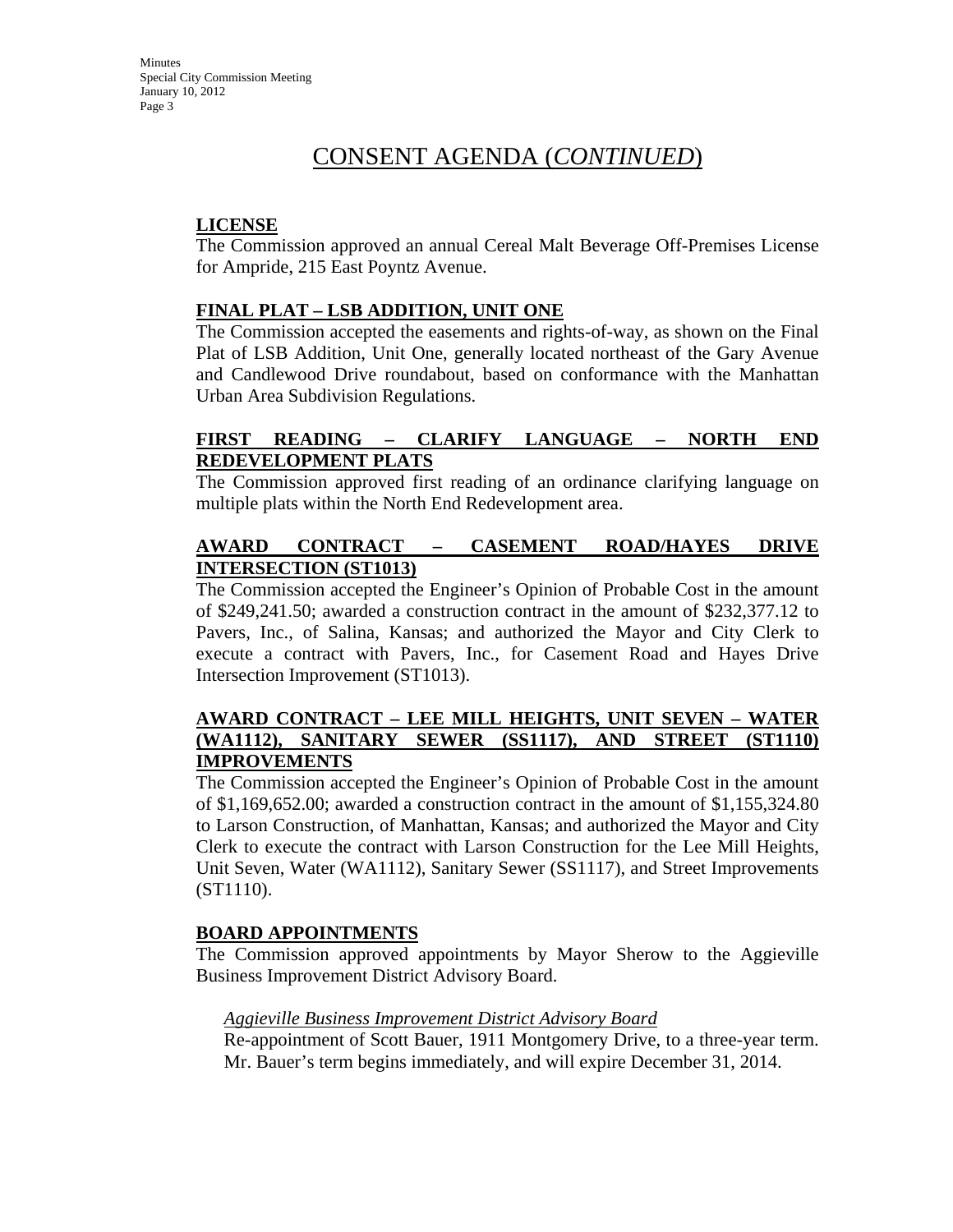**Minutes** Special City Commission Meeting January 10, 2012 Page 4

## CONSENT AGENDA (*CONTINUED*)

#### **BOARD APPOINTMENTS** *(CONTINUED)*

*Aggieville Business Improvement District Advisory Board* **(CONTINUED)** Re-appointment of Steve Levin, 623 North Manhattan Avenue, to a three-year term. Mr. Levin's term begins immediately, and will expire December 31, 2014.

After discussion, Commissioner Jankovich moved to approve the consent agenda, as read. Commissioner Pepperd seconded the motion. On a roll call vote, motion carried 5-0.

# GENERAL AGENDA

#### **FIRST READING - ENFORCEMENT - OVERCROWDING VIOLATIONS**

Lauren Palmer, Assistant City Manager, provided background information on the item, explained the current process, and presented recommendations and proposed penalties for overcrowding violations. She then responded to questions from the Commission.

Bill Frost, City Attorney, responded to questions from the Commission regarding the definition of a Class A Misdemeanor, the proposed fine structure, and the hearing process.

Ryan Almes, Assistant Fire Chief, responded to questions from the Commission regarding the Fire Department's no tolerance policy toward overcrowding and informed the Commission that they have increased the amount of time spent in Aggieville. He then responded to questions from the Commission.

Bill Frost, City Attorney, and Lauren Palmer, Assistant City Manager, provided additional information on the proposed ordinance and responded to questions from the Commission.

Jerry Snyder, Director of Fire Services, informed the Commission that the Fire Department needs to protect public safety and ensure that overcrowding does not occur. He responded to questions about the proposed ordinance and stated that having a minimum fine, as proposed, would assist in gaining compliance of occupancy limits.

Bill Frost, City Attorney, responded to questions from the Commission regarding the minimum and maximum fine amounts.

Katharine Jackson, Assistant City Attorney, provided clarification on changing the fine levels and classification. She then responded to questions from the Commission.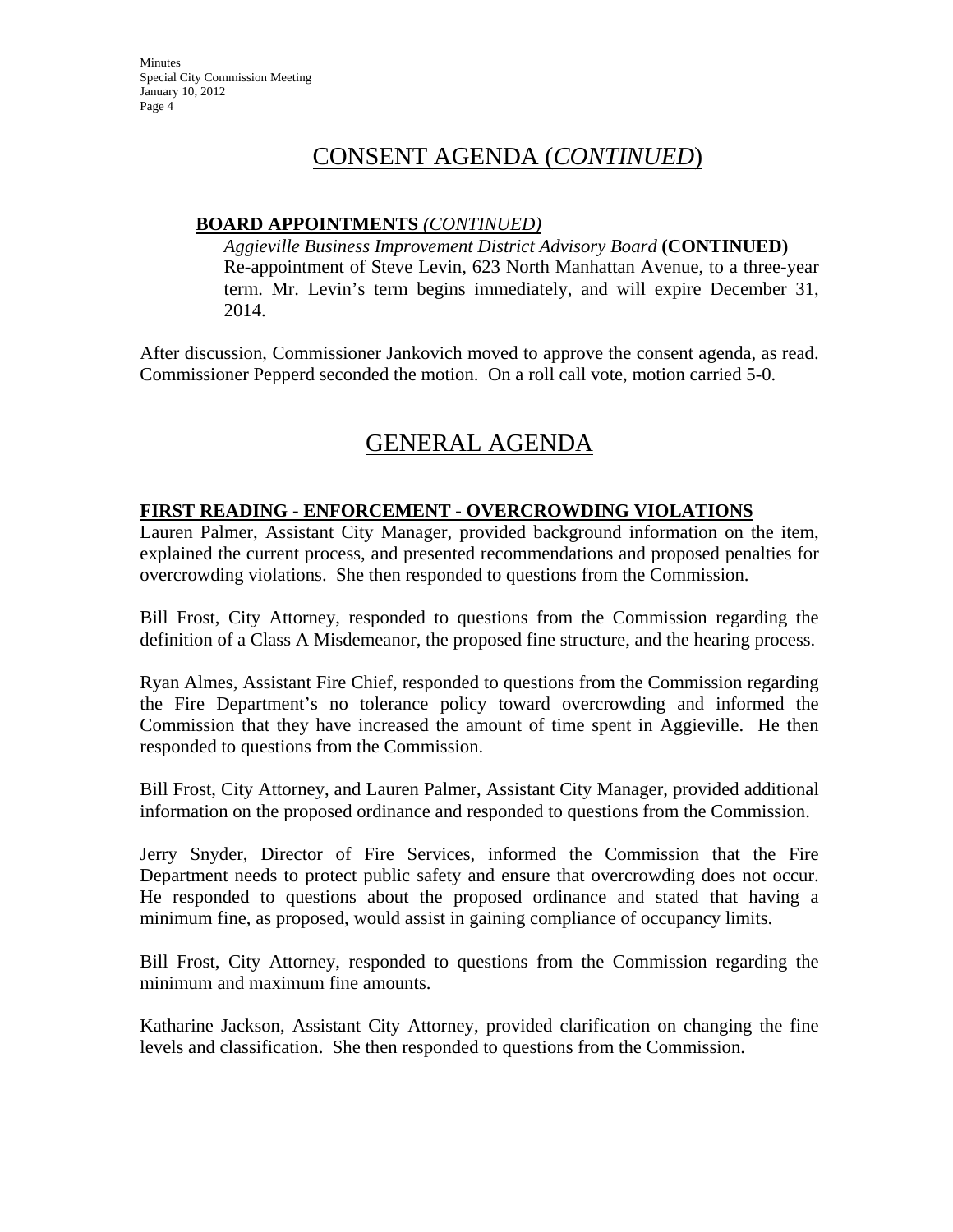#### **FIRST READING - ENFORCEMENT - OVERCROWDING VIOLATIONS**  *(CONTINUED)*

Lauren Palmer, Assistant City Manager, responded to questions from the Commission regarding the make-up of the Aggieville Safety Committee and on the notifications provided regarding the agenda item.

Evan Tuttle, Executive Director, Aggieville Business Association, informed the Commission that he has participated in the Aggieville Safety Committee meetings and that they have been going on for some time. He stated that the proposed ordinance did not receive strong support and asked that the Aggieville organization be allowed to stand up and take ownership.

Jeff Koenig, owner, Big Poppi Bicycle Company, provided clarification on the Business Improvement District's purpose and efforts to improve the development of the Aggieville District.

Evan Tuttle, Executive Director, Aggieville Business Association, provided suggestions to the Commission regarding Fake Patty's Day. He informed the Commission that if all bar owners would cooperate, a mechanism could be put in place with the use of wrist bands that could pay for overtime and clean-up costs associated with the Fake Patty's Day event.

Ryan Almes, Assistant Fire Chief, provided clarification on the occupancy numbers mentioned in the staff memorandum. He then responded to questions from the Commission on how the numbers are determined for the occupancy load and current practice in dealing with overcrowding.

Katharine Jackson, Assistant City Attorney, responded to additional questions from the Commission regarding the proposed fines and classification as a Class A Misdemeanor.

Rob Goode, owner, So Long Saloon and Taco Lucha, told the Commission that he has been in business in Aggieville for 21 years. He informed the Commission that there was not a consensus with the proposed ordinance and that bar owners have heeded the warning and are taking overcrowding seriously. He also voiced concern in giving additional enforcement power to the Riley County Police Department (RCPD) through the proposed ordinance and stated that the relationship between RCPD and Aggieville has seen better days.

Rusty Wilson, owner, Kite's Grille and Bar, informed the Commission on the importance to understand the ownership and interior of buildings and common ownership. He understood the seriousness of overcrowding and the no tolerance policy from the Fire Department and felt that they have done a remarkable job. He voiced concern giving the Riley County Police Department this type of authority as outlined in the proposed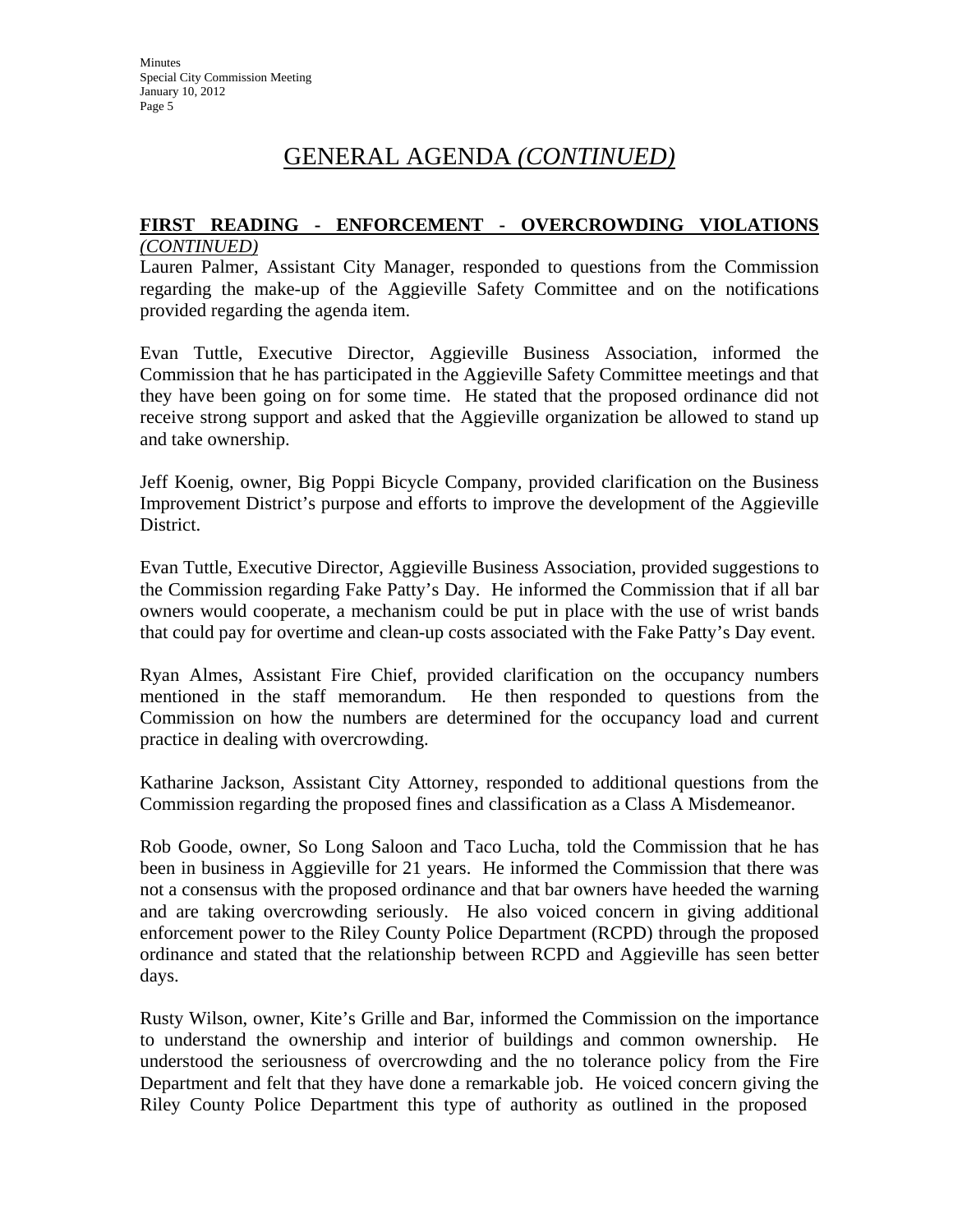# **FIRST READING - ENFORCEMENT - OVERCROWDING VIOLATIONS**

### *(CONTINUED)*

ordinance and asked not to fight Fake Patty's Day. He suggested finding a compromise with an event having food, tents, and restricted access with the Aggieville merchants to get this accomplished. He then responded to questions from the Commission.

Billy Porter, owner, Porter's, informed the Commission that he discussed a festival approach with the Riley County Police Department and Assistant City Manager Lauren Palmer and started the process to create an LLC. However, he was later informed by RCPD that this would not work. He informed the Commission that the proposed ordinance is not needed and since receiving the letter from the Fire Department regarding overcrowding, everything is working much smoother. He then responded to questions from the Commission and asked for clarification of the staff memorandum regarding the occupancy counts for his business.

Ryan Almes, Assistant Fire Chief, provided additional information on the occupancy counts provided in the staff memorandum.

Shirley Bramhall, member, Aggieville Business Association and Aggieville Safety Committee, expressed concerns with the proposed ordinance and informed the Commission that there was not an overwhelming consensus in support of the ordinance during the Aggieville Safety Committee meeting. She provided additional information on the proposed ordinance and asked the Commission to table the item.

Brent Gallaher, living with owner of Big Poppi Bicycle Shop, voiced concern with the number of increased crimes occurring during Fake Patty's Day and the related issues that are bleeding into the neighborhoods.

Lauren Palmer, Assistant City Manager, clarified the discussion regarding a festival concept for the Fake Patty's Day event and past discussions regarding this event. She informed the Commission that a special event with alcohol needs to be submitted 45 days in advance of the event and requires the City Commission to adopt an ordinance, which would be very challenging for this year given the short timeframe.

Brad Schoen, Director, Riley County Police Department, provided additional information and clarification on the Fake Patty's Day event and situations in Aggieville. He informed the Commission that it would be difficult to have a special event permit with alcohol for a festival event without the support of every business in Aggieville. He stated that he had not seen 100 percent support from businesses in Aggieville and was skeptical that would occur in time for the Fake Patty's Day event this year. He said that if not everyone is on board to do this, then he could not support an event like this. He voiced concern with public safety and impact on the community.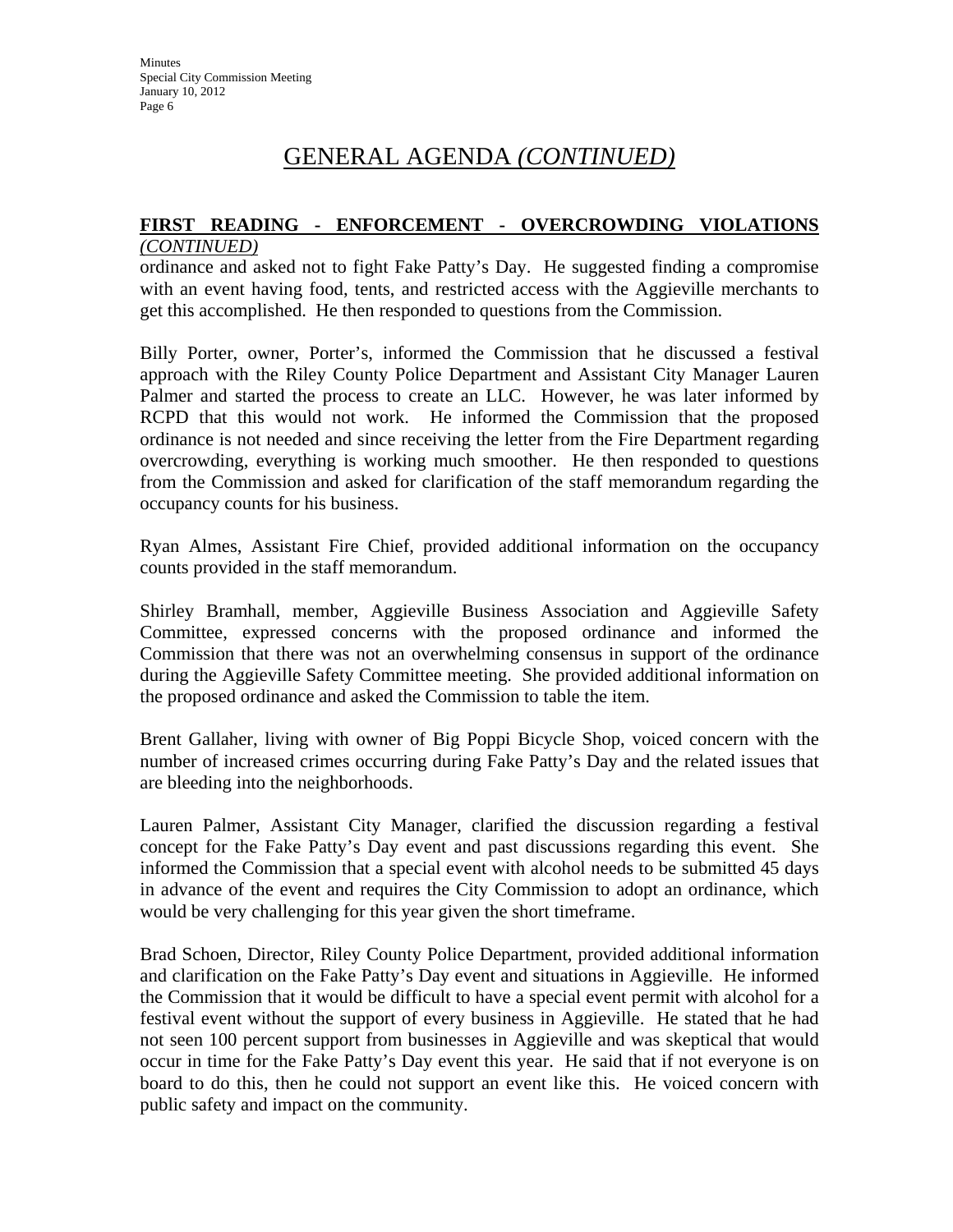#### **FIRST READING - ENFORCEMENT - OVERCROWDING VIOLATIONS**  *(CONTINUED)*

Lauren Palmer, Assistant City Manager, responded to questions from the Commission on the process, requirements, details, and timeline required to obtain a special event permit with and without alcohol.

Jeff Koenig, owner, Big Poppi Bicycle Company, informed the Commission that we have a Fake Patty's Day problem and that it is not going away on its own. He voiced concerns with the Fake Patty's Day event and with people causing problems in the neighborhoods outside of Aggieville, conducting underage house parties and doing whatever they want. He stated that this activity is overwhelming our resources and asked that something be done. He encouraged those in power to walk around the neighborhoods the night of the event and ask the residents if they feel safe.

Shirley Bramhall, member, Aggieville Business Association and Aggieville Safety Committee, informed the Commission that the proposed ordinance item was not being discussed and that a lot of Aggieville businesses are not here tonight due to timing of the agenda item. She informed the Commission that there is a willingness of Aggieville businesses to work together to make this work.

Larry Couchman, Director, Riley County Emergency Medical Services (EMS), informed the Commission that there is a public safety issue with Fake Patty's Day. He stated that EMS sees an increased volume in the Aggieville District during Fake Patty's Day and on Friday and Saturday nights. He reiterated his desire to ensure public safety and stated that it would be difficult to gain consensus.

Elaine Wisdom, 2605 Sumac Drive, property owner around Aggieville, asked that there be a warning issued that drunkenness and underage drinking will be enforced, and that public safety will be maintained.

Jay Risner, 612 Vattier Street, informed the Commission that he and his neighborhood are under siege during Fake Patty's Day. He provided experiences that he and his family have encountered with patrons on Fake Patty's Day and voiced concerns for the safety of his family and his property.

Brett Allred, owner of several bars in Aggieville, informed the Commission that he understands the importance of occupancy loads and keeping them at or under the required limits. He voiced concern with RCPD having the additional authority as outlined in the proposed ordinance and with receiving inconsistent feedback on occupancy counts.

Eric Johnson, Graduate Student, Kansas State University, informed the Commission that technical solutions and sensors could be used to keep an accurate headcount of people.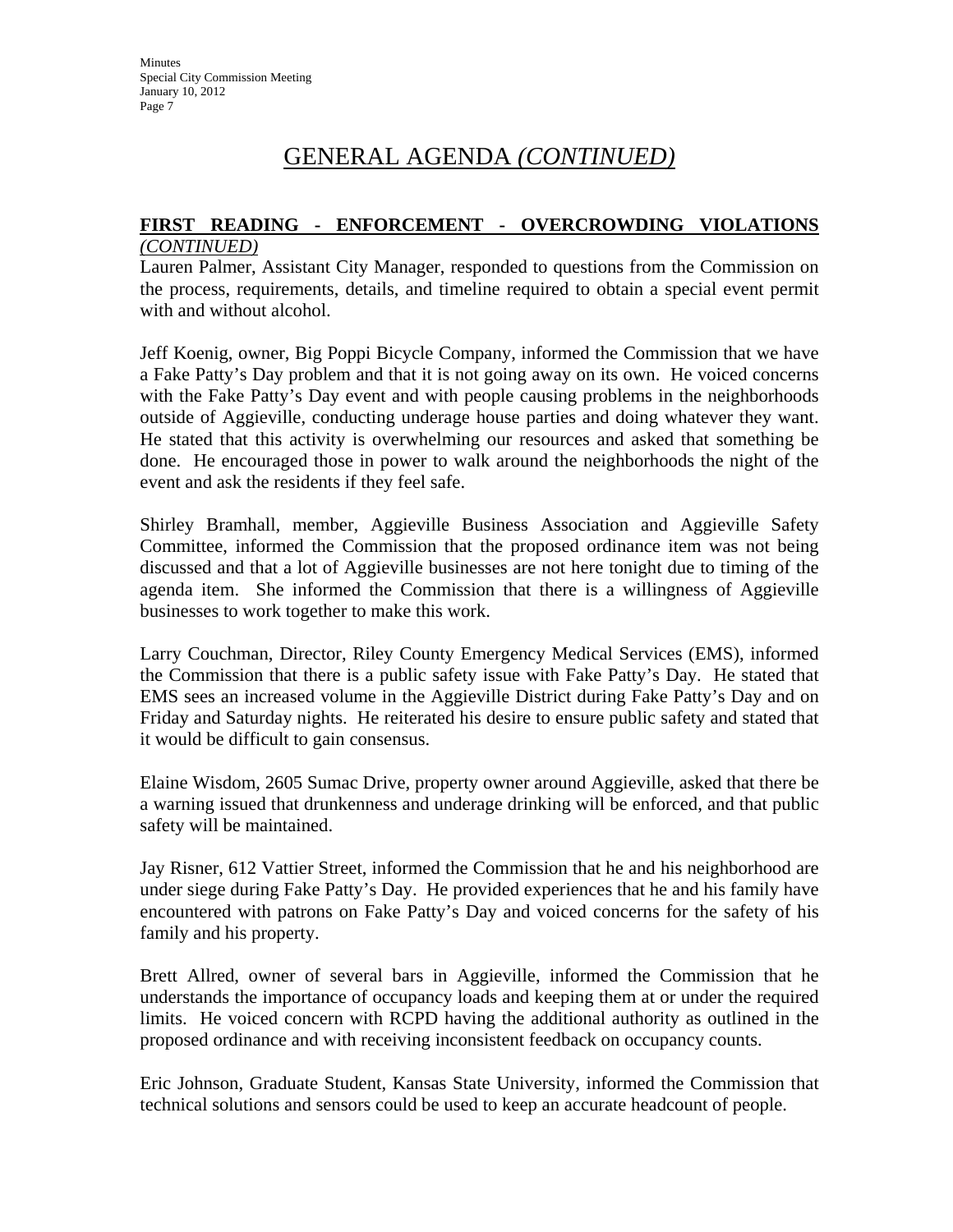#### **FIRST READING - ENFORCEMENT - OVERCROWDING VIOLATIONS**  *(CONTINUED)*

After discussion and comments from the Commission on the item, Lauren Palmer, Assistant City Manager, responded to questions from the Commission regarding the costs associated with Fake Patty's Day for the Fire Department and the Riley County Police Department. She provided additional information and asked for clarification on the item.

Bill Frost, City Attorney, responded to questions from the Commission and provided clarification on regulating an event and regulating participants in that event. He informed the Commission that finding an entity to be responsible for meeting the requirements would be a big undertaking. He provided additional information for ordinances that would be needed and responded to additional questions from the Commission.

Lauren Palmer, Assistant City Manager; Ron Fehr, City Manager; and Bill Frost, City Attorney, responded to questions from the Commission and provided additional information on the requirements for a special event with alcohol and on the scope of the event.

Evan Tuttle, Executive Director, Aggieville Business Association, informed the Commission that the intent would not be to have a beer garden or glass in the street, but to have an ordinance created that would require the purchase of a wrist band to be able to drink in a bar in Aggieville that day to pay for costs associated with the event.

Shirley Bramhall, member, Aggieville Business Association and Aggieville Safety Committee, asked the Commission to allow the Aggieville Business group to meet and discuss a cover charge that would offset the costs associated with the event.

Lauren Palmer, Assistant City Manager, responded to additional questions from the Commission regarding the use and authorization of portable restrooms last year.

Brad Schoen, Director, Riley County Police Department, responded to questions from the Commission and informed the Commission that the street closure in Aggieville last year was due to safety considerations.

After additional discussion and comments from the Commission, Commissioner Butler moved to table the proposed ordinance. Commissioner Jankovich seconded the motion.

After discussion, on a roll call vote, motion carried 5-0.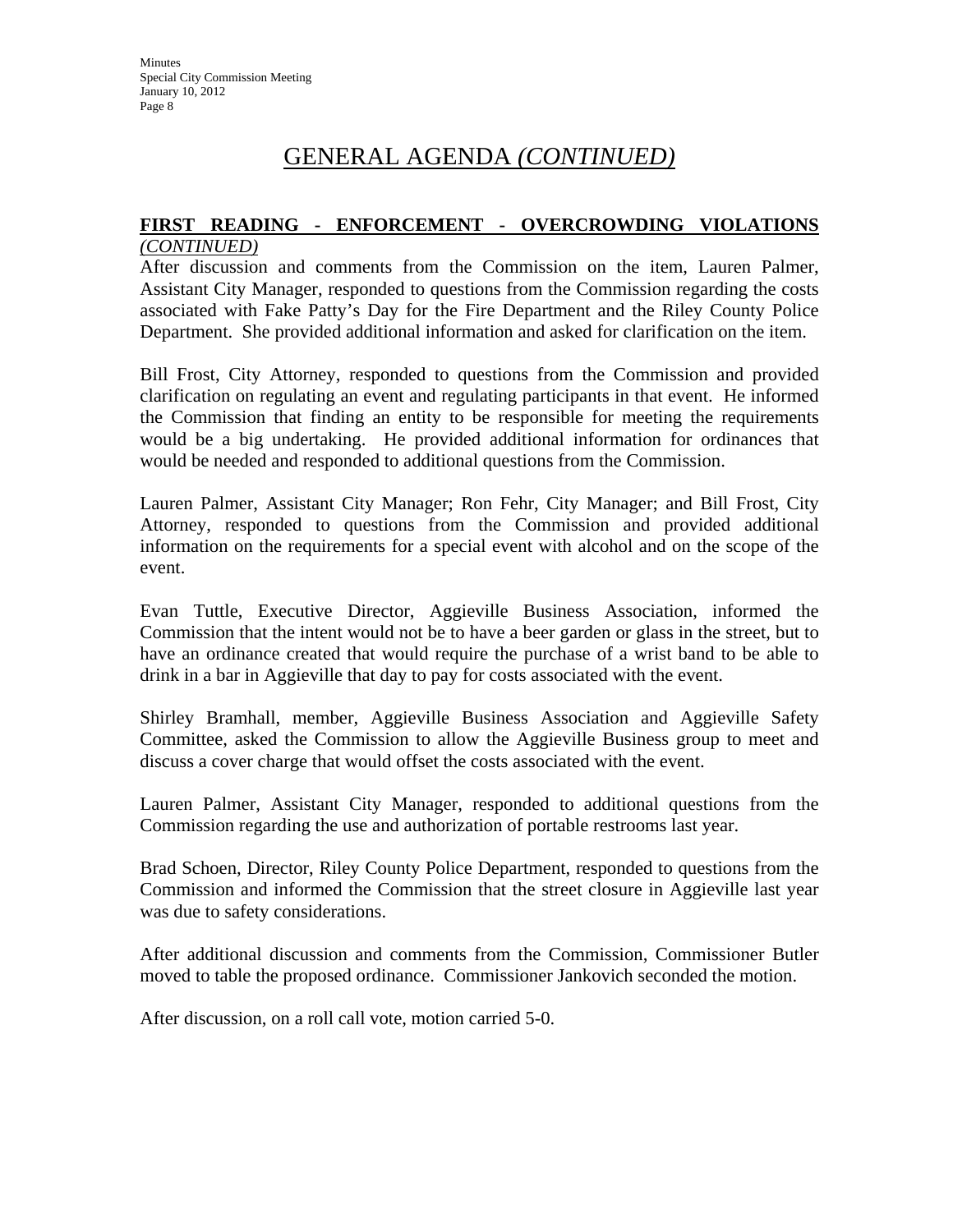#### **FIRST READING - ENFORCEMENT - OVERCROWDING VIOLATIONS**  *(CONTINUED)*

Brad Schoen, Director, Riley County Police Department, informed the Commission that officers at RCPD would be working 12 hour shifts during Fake Patty's Day and would have assistance from other agencies. He stated that lengthy conversations will need to occur with members of the Riley County Law Board on its expectations and that RCPD will do whatever the direction is provided from the Riley County Law Board and City Commission. He stated that considering the timing limitations and what was discussed, the likelihood is that nothing will change this year for Fake Patty's Day and that policing activities would be similar to last year.

After additional discussion and comments from the Commission, Mayor Sherow stated there was a consensus of the Commission to set up a meeting with the Aggieville Business Association, City Commissioner Butler, a County Commissioner, the Director of Riley County Police Department, and Assistant City Manager Lauren Palmer to discuss the item further and to try to reach a consensus before the next legislative City Commission meeting. If a consensus could not be reached, it was discussed to expand enforcement measures, continue its current no tolerance policy established by the Manhattan Fire Department regarding overcrowding, and further evaluate the event.

At 10:10 p.m., the Commission took a brief recess.

### **FIRST READINGS – AMEND - PROCESSES TO ENFORCE NUISANCE VIOLATIONS**

Katharine Jackson, Assistant City Attorney, presented the item. She then responded to questions from the Commission.

Ron Fehr, City Manager, responded to questions from the Commission regarding the removal of snow from public sidewalks.

Katharine Jackson, Assistant City Attorney, provided clarification on the ordinance amendment and responded to questions from the Commission regarding the timeline and notice procedure associated with the removal of snow or ice from public sidewalks.

After discussion, Commissioner Jankovich moved to approve first reading of an ordinance amending Chapter 21 to clarify the process to enforce nuisance violations; and approve first reading of an ordinance amending Chapters 21 and 30 relating to the process to enforce nuisance violations involving the accumulation of snow or ice on sidewalks. Commissioner Butler seconded the motion. On a roll call vote, motion carried 5-0.